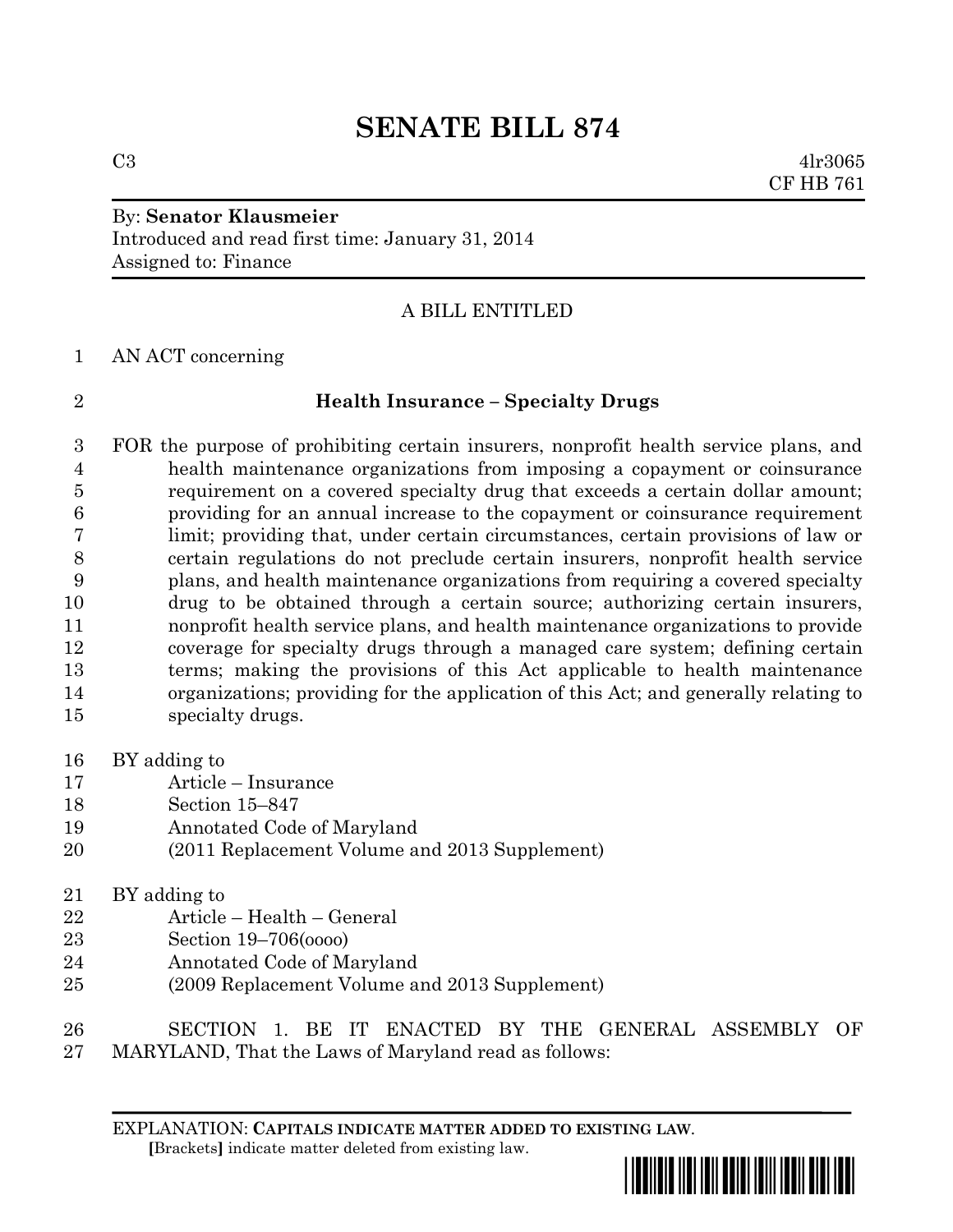|                            | <b>SENATE BILL 874</b><br>$\overline{2}$                                                                                                                                                                                                                                                                                    |
|----------------------------|-----------------------------------------------------------------------------------------------------------------------------------------------------------------------------------------------------------------------------------------------------------------------------------------------------------------------------|
| $\mathbf{1}$               | <b>Article - Insurance</b>                                                                                                                                                                                                                                                                                                  |
| $\overline{2}$             | $15 - 847.$                                                                                                                                                                                                                                                                                                                 |
| 3<br>$\overline{4}$        | IN THIS SECTION THE FOLLOWING WORDS HAVE<br>(A)<br>(1)<br><b>THE</b><br>MEANINGS INDICATED.                                                                                                                                                                                                                                 |
| $\overline{5}$<br>6        | "COMPLEX OR CHRONIC MEDICAL CONDITION" MEANS<br>(2)<br>(I)<br>A PHYSICAL, BEHAVIORAL, OR DEVELOPMENTAL CONDITION THAT:                                                                                                                                                                                                      |
| 7                          | 1.<br>MAY HAVE NO KNOWN CURE;                                                                                                                                                                                                                                                                                               |
| 8                          | 2.<br>IS PROGRESSIVE; OR                                                                                                                                                                                                                                                                                                    |
| 9<br>10                    | 3.<br><b>CAN</b><br>BE DEBILITATING OR FATAL IF<br>LEFT<br>UNTREATED OR UNDERTREATED.                                                                                                                                                                                                                                       |
| 11<br>12                   | "COMPLEX OR CHRONIC MEDICAL<br>(II)<br><b>CONDITION</b> "<br><b>INCLUDES:</b>                                                                                                                                                                                                                                               |
| 13                         | 1.<br>MULTIPLE SCLEROSIS;                                                                                                                                                                                                                                                                                                   |
| 14                         | 2.<br><b>HEPATITIS C; AND</b>                                                                                                                                                                                                                                                                                               |
| 15                         | 3.<br>RHEUMATOID ARTHRITIS.                                                                                                                                                                                                                                                                                                 |
| 16<br>17<br>18<br>19<br>20 | (3)<br>"MANAGED CARE SYSTEM" MEANS A SYSTEM OF COST<br>CONTAINMENT METHODS THAT AN INSURER, A NONPROFIT HEALTH SERVICE<br>PLAN, OR A HEALTH MAINTENANCE ORGANIZATION USES TO REVIEW AND<br>PREAUTHORIZE DRUGS PRESCRIBED BY A HEALTH CARE PROVIDER FOR A<br>COVERED INDIVIDUAL TO CONTROL UTILIZATION, QUALITY, AND CLAIMS. |
| 21<br>$22\,$               | (I) "RARE MEDICAL CONDITION" MEANS A DISEASE OR<br>(4)<br><b>CONDITION THAT AFFECTS FEWER THAN:</b>                                                                                                                                                                                                                         |
| 23                         | 200,000 INDIVIDUALS IN THE UNITED STATES; OR<br>1.                                                                                                                                                                                                                                                                          |
| 24<br>25                   | 2.<br>APPROXIMATELY 1 IN 1,500<br><b>INDIVIDUALS</b><br>WORLDWIDE.                                                                                                                                                                                                                                                          |
| 26                         | "RARE MEDICAL CONDITION" INCLUDES:<br>(II)                                                                                                                                                                                                                                                                                  |
| $27\,$                     | 1.<br><b>CYSTIC FIBROSIS;</b>                                                                                                                                                                                                                                                                                               |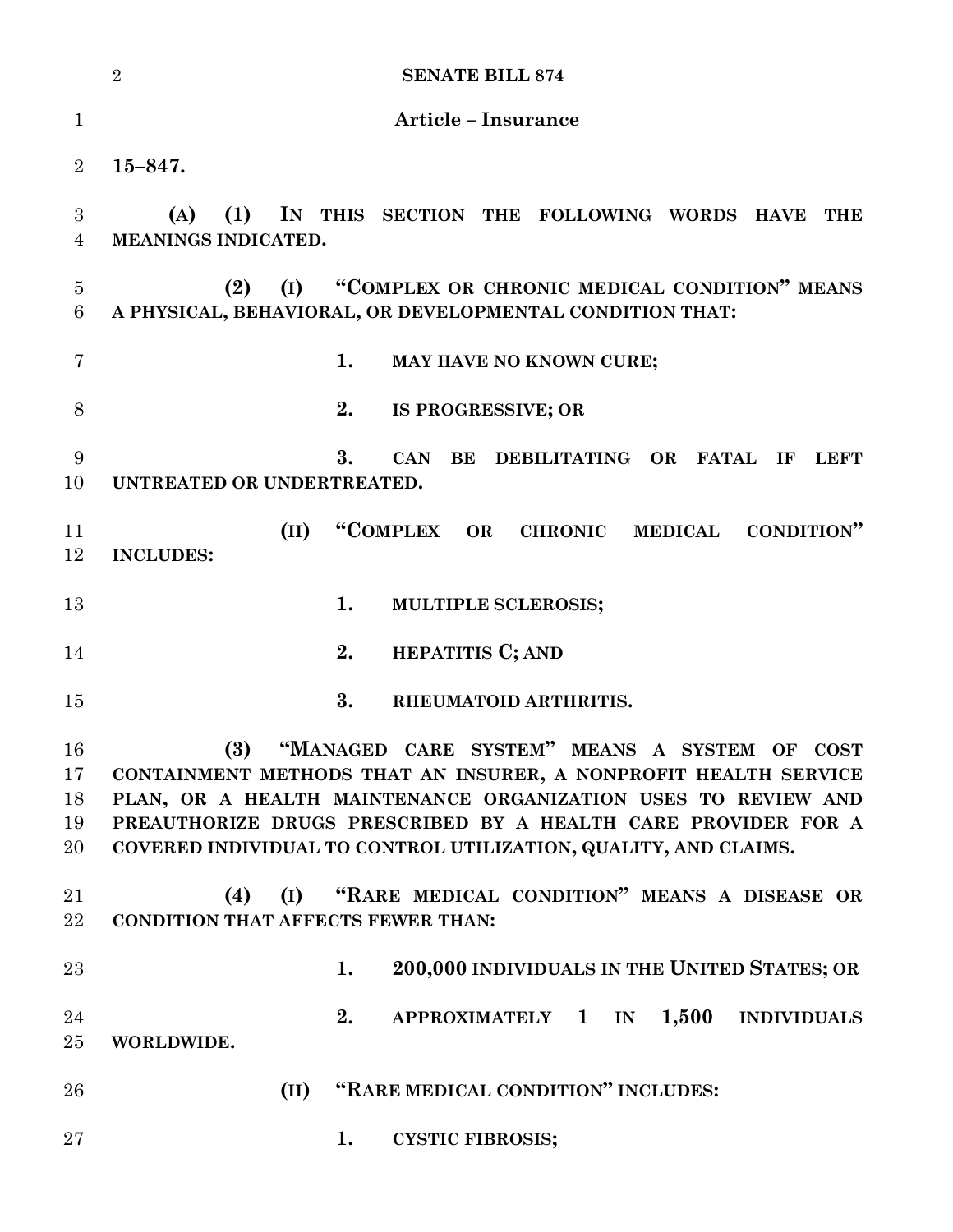### **SENATE BILL 874** 3

 **2. HEMOPHILIA; AND 3. MULTIPLE MYELOMA. (5) "SPECIALTY DRUG" MEANS A PRESCRIPTION DRUG THAT: (I) IS PRESCRIBED FOR AN INDIVIDUAL WITH A COMPLEX OR CHRONIC MEDICAL CONDITION OR A RARE MEDICAL CONDITION; (II) COSTS \$600 OR MORE FOR UP TO A 30–DAY SUPPLY; (III) IS NOT TYPICALLY STOCKED AT RETAIL PHARMACIES; AND (IV) 1. REQUIRES A DIFFICULT OR UNUSUAL PROCESS OF DELIVERY TO THE PATIENT IN THE PREPARATION, HANDLING, STORAGE, INVENTORY, OR DISTRIBUTION OF THE DRUG; OR 2. REQUIRES ENHANCED PATIENT EDUCATION, MANAGEMENT, OR SUPPORT, BEYOND THOSE REQUIRED FOR TRADITIONAL DISPENSING, BEFORE OR AFTER ADMINISTRATION OF THE DRUG. (B) THIS SECTION APPLIES TO: (1) INSURERS AND NONPROFIT HEALTH SERVICE PLANS THAT PROVIDE COVERAGE FOR PRESCRIPTION DRUGS UNDER HEALTH INSURANCE POLICIES OR CONTRACTS THAT ARE ISSUED OR DELIVERED IN THE STATE; AND (2) HEALTH MAINTENANCE ORGANIZATIONS THAT PROVIDE COVERAGE FOR PRESCRIPTION DRUGS UNDER CONTRACTS THAT ARE ISSUED OR DELIVERED IN THE STATE. (C) (1) SUBJECT TO PARAGRAPH (2) OF THIS SUBSECTION, AN ENTITY SUBJECT TO THIS SECTION MAY NOT IMPOSE A COPAYMENT OR COINSURANCE REQUIREMENT ON A COVERED SPECIALTY DRUG THAT EXCEEDS \$150 FOR UP TO A 30–DAY SUPPLY OF THE SPECIALTY DRUG. (2) ON JULY 1 OF EACH YEAR, THE LIMIT ON THE COPAYMENT OR COINSURANCE REQUIREMENT ON A COVERED SPECIALTY DRUG SHALL INCREASE BY A PERCENTAGE EQUAL TO THE PERCENTAGE CHANGE FROM THE PRECEDING YEAR IN THE MEDICAL CARE COMPONENT OF THE MARCH CONSUMER PRICE INDEX FOR ALL URBAN CONSUMERS,**